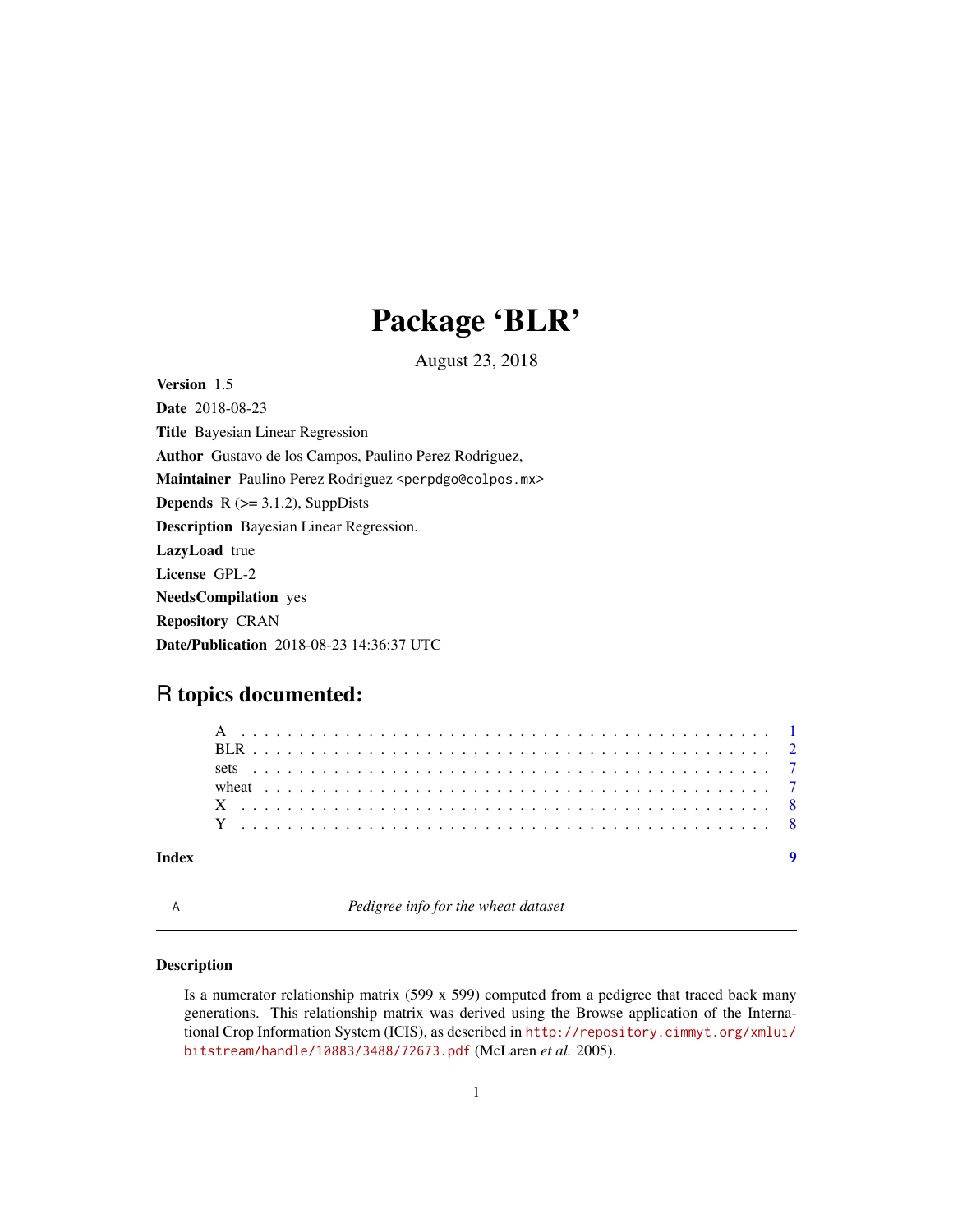#### <span id="page-1-0"></span>Source

International Maize and Wheat Improvement Center (CIMMYT), Mexico.

#### References

McLaren, C. G., R. Bruskiewich, A.M. Portugal, and A.B. Cosico. 2005. The International Rice Information System. A platform for meta-analysis of rice crop data. *Plant Physiology* 139: 637- 642.

BLR *Bayesian Linear Regression*

#### Description

The BLR ('Bayesian Linear Regression') function was designed to fit parametric regression models using different types of shrinkage methods. An earlier version of this program was presented in de los Campos *et al.* (2009).

#### Usage

BLR(y, XF, XR, XL, GF, prior, nIter, burnIn, thin,thin2,saveAt, minAbsBeta,weights)

#### Arguments

| у                   | (numeric, $n$ ) the data-vector (NAs allowed).                                                                                                                                                                                                                                                                                                                                                                                                               |
|---------------------|--------------------------------------------------------------------------------------------------------------------------------------------------------------------------------------------------------------------------------------------------------------------------------------------------------------------------------------------------------------------------------------------------------------------------------------------------------------|
| XF                  | (numeric, $n \times pF$ ) incidence matrix for $\beta_F$ , may be NULL.                                                                                                                                                                                                                                                                                                                                                                                      |
| XR                  | (numeric, $n \times pR$ ) incidence matrix for $\beta_R$ , may be NULL.                                                                                                                                                                                                                                                                                                                                                                                      |
| XL                  | (numeric, $n \times pL$ ) incidence matrix for $\beta_L$ , may be NULL.                                                                                                                                                                                                                                                                                                                                                                                      |
| GF                  | (list) providing an $ID$ (integer, n) linking observations to groups (e.g., lines or<br>sires) and a (co)variance structure (\$A, numeric, $pU \times pU$ ) between effects of<br>the grouping factor (e.g., line or sire effects). Note: ID must be an integer taking<br>values from 1 to $pU$ ; ID[i]=q indicates that the ith observation in y belongs to<br>cluster q whose (co)variance function is in the qth row (column) of $A$ . GF may<br>be NULL. |
| weights             | (numeric, $n$ ) a vector of weights, may be NULL.                                                                                                                                                                                                                                                                                                                                                                                                            |
| nIter, burnIn, thin |                                                                                                                                                                                                                                                                                                                                                                                                                                                              |
|                     | (integer) the number of iterations, burn-in and thinning.                                                                                                                                                                                                                                                                                                                                                                                                    |
| saveAt              | (string) this may include a path and a pre-fix that will be added to the name of<br>the files that are saved as the program runs.                                                                                                                                                                                                                                                                                                                            |
| prior               | (list) containing the following elements,                                                                                                                                                                                                                                                                                                                                                                                                                    |
|                     | • prior\$varE, prior\$varBR, prior\$varU: (list) each providing degree of free-<br>dom (\$df) and scale (\$S). These are the parameters of the scaled inverse- $\chi^2$<br>distributions assigned to variance components, see Eq. (2) below. In the pa-<br>rameterization used by BLR() the prior expectation of variance parameters<br>is $S/(df - 2)$ .                                                                                                    |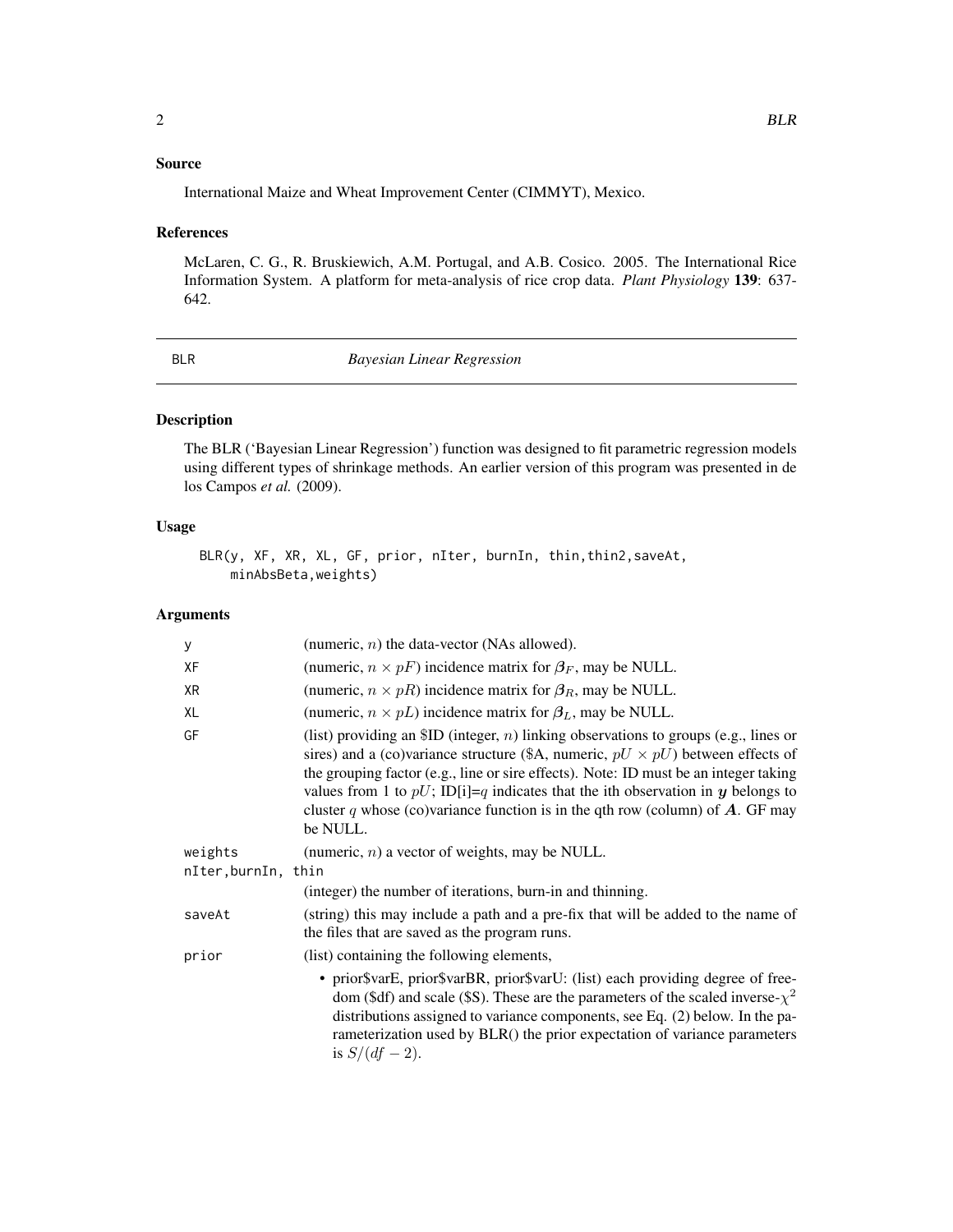|            | • prior\$lambda: (list) providing \$value (initial value for $\lambda$ ); \$type ('random'                                                                                       |
|------------|----------------------------------------------------------------------------------------------------------------------------------------------------------------------------------|
|            | or 'fixed') this argument specifies whether $\lambda$ should be kept fixed at the                                                                                                |
|            | value provided by \$value or updated with samples from the posterior dis-                                                                                                        |
|            | tribution; and, either \$shape and \$rate (this when a Gamma prior is desired                                                                                                    |
|            | on $\lambda^2$ ) or \$shape1, \$shape2 and \$max, in this case $p(\lambda   \max, \alpha_1, \alpha_2) \propto$                                                                   |
|            | $Beta\left(\frac{\lambda}{\max} \alpha_1,\alpha_2\right)$ . For detailed description of these priors see de los<br>Campos <i>et al.</i> (2009).                                  |
| thin2      | This value controls wether the running means are saved to disk or not. If thin 2<br>is greater than nIter the running means are not saved (default, thin2= $1 \times 10^{10}$ ). |
| minAbsBeta | The minimum absolute value of the components of $\beta_L$ to avoid numeric prob-<br>lems when sampling from $\tau^2$ , default $1 \times 10^{-9}$                                |

#### Details

The program runs a Gibbs sampler for the Bayesian regression model described below.

Likelihood. The equation for the data is:

$$
\mathbf{y} = \mathbf{1}\mu + \mathbf{X}_F \boldsymbol{\beta}_F + \mathbf{X}_R \boldsymbol{\beta}_R + \mathbf{X}_L \boldsymbol{\beta}_L + \mathbf{Z} \mathbf{u} + \boldsymbol{\varepsilon} \quad (1)
$$

where y, the response is a  $n \times 1$  vector (NAs allowed);  $\mu$  is an intercept;  $X_F, X_R, X_L$  and Z are incidence matrices used to accommodate different types of effects (see below), and;  $\varepsilon$  is a vector of model residuals assumed to be distributed as  $\varepsilon \sim N(0, Diag(\sigma_{\varepsilon}^2/w_i^2))$ , here  $\sigma_{\varepsilon}^2$  is an (unknown) variance parameter and  $w_i$  are (known) weights that allow for heterogeneous-residual variances.

Any of the elements in the right-hand side of the linear predictor, except  $\mu$  and  $\varepsilon$ , can be omitted; by default the program runs an intercept model.

**Prior.** The residual variance is assigned a scaled inverse- $\chi^2$  prior with degree of freedom and scale parameter provided by the user, that is,  $\sigma_{\epsilon}^2 \sim \chi^{-2}(\sigma_{\epsilon}^2 | df_{\epsilon}, S_{\epsilon})$ . The regression coefficients  $\{\mu, \beta_F, \beta_R, \beta_L, u\}$  are assigned priors that yield different type of shrinkage. The intercept and the vector of regression coefficients  $\beta_F$  are assigned flat priors (i.e., estimates are not shrunk). The vector of regression coefficients  $\beta_R$  is assigned a Gaussian prior with variance common to all effects, that is,  $\beta_{R,j} \stackrel{iid}{\sim} N(0, \sigma_{\beta_R}^2)$ . This prior is the Bayesian counterpart of Ridge Regression. The variance parameter  $\sigma_{\beta_R}^2$ , is treated as unknown and it is assigned a scaled inverse- $\chi^2$  prior, that is,  $\sigma_{\beta_R}^2 \sim \chi^{-2}(\sigma_{\beta_R}^2 | df_{\beta_R}, S_{\beta_R})$  with degrees of freedom  $df_{\beta_R}$ , and scale  $S_{\beta_R}$  provided by the user. The vector of regression coefficients  $\beta_L$  is treated as in the Bayesian LASSO of Park and Casella

(2008). Specifically,

$$
p(\boldsymbol{\beta}_L, \boldsymbol{\tau}^2, \lambda | \sigma_{\boldsymbol{\varepsilon}}^2) = \left\{ \prod_k N(\beta_{L,k} | 0, \sigma_{\boldsymbol{\varepsilon}}^2 \tau_k^2) Exp\left(\tau_k^2 | \lambda^2\right) \right\} p(\lambda),
$$

where,  $Exp(\cdot|\cdot)$  is an exponential prior and  $p(\lambda)$  can either be: (a) a mass-point at some value (i.e., fixed  $\lambda$ ); (b)  $p(\lambda^2) \sim Gamma(r, \delta)$  this is the prior suggested by Park and Casella (2008); or, (c)  $p(\lambda | \max, \alpha_1, \alpha_2) \propto Beta\left(\frac{\lambda}{\max} | \alpha_1, \alpha_2\right)$ , see de los Campos *et al.* (2009) for details. It can be shown that the marginal prior of regression coefficients  $\beta_{L,k}$ ,  $\int N(\beta_{L,k}|0, \sigma_{\epsilon}^2 \tau_k^2) Exp(\tau_k^2|\lambda^2) \partial \tau_k^2$ , is Double-Exponential. This prior has thicker tails and higher peak of mass at zero than the Gaussian prior used for  $\beta_R$ , inducing a different type of shrinkage.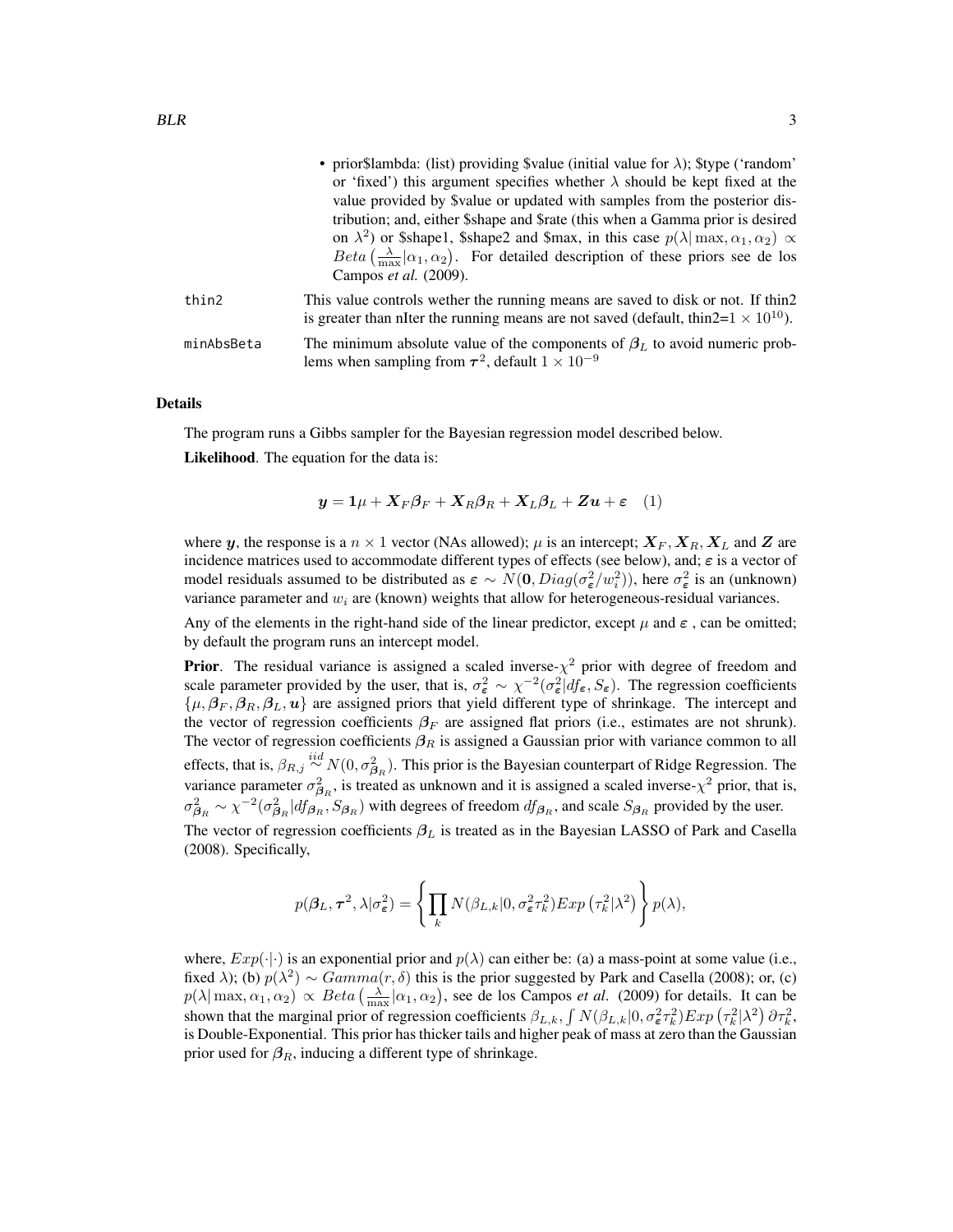The vector u is used to model the so called 'infinitesimal effects', and is assigned a prior  $u \sim$  $N(\mathbf{0}, \mathbf{A}\sigma_{\mathbf{u}}^2)$ , where,  $\mathbf{A}$  is a positive-definite matrix (usually a relationship matrix computed from a pedigree) and  $\sigma_u^2$  is an unknow variance, whose prior is  $\sigma_u^2 \sim \chi^{-2}(\sigma_u^2 | df_u, S_u)$ . Collecting the above mentioned assumptions, the posterior distribution of model unknowns, n  $\theta =$  $\mu, \bm{\beta}_F, \bm{\beta}_R, \sigma^2_{\bm{\beta}_R}, \bm{\beta}_L, \bm{\tau}^2, \lambda, \bm{u}, \sigma^2_{\bm{u}}, \sigma^2_{\bm{\varepsilon}}, \Big\}, \text{is},$ 

$$
p(\theta|\mathbf{y}) \propto N\left(\mathbf{y}|\mathbf{1}\mu + \mathbf{X}_{F}\beta_{F} + \mathbf{X}_{R}\beta_{R} + \mathbf{X}_{L}\beta_{L} + \mathbf{Z}\mathbf{u}; Diag\left\{\frac{\sigma_{\varepsilon}^{2}}{w_{i}^{2}}\right\}\right) \times \left\{\prod_{j} N\left(\beta_{R,j}|0,\sigma_{\beta_{R}}^{2}\right)\right\}\chi^{-2}\left(\sigma_{\beta_{R}}^{2}|df_{\beta_{R}},S_{\beta_{R}}\right) \times \left\{\prod_{k} N\left(\beta_{L,k}|0,\sigma_{\varepsilon}^{2}\tau_{k}^{2}\right) \exp\left(\tau_{k}^{2}|\lambda^{2}\right)\right\} p(\lambda) \times N(\mathbf{u}|\mathbf{0},A\sigma_{\mathbf{u}}^{2})\chi^{-2}(\sigma_{\mathbf{u}}^{2}|df_{\mathbf{u}},S_{\mathbf{u}})\chi^{-2}(\sigma_{\varepsilon}^{2}|df_{\varepsilon},S_{\varepsilon})
$$
\n(2)

#### Value

A list with posterior means, posterior standard deviations, and the parameters used to fit the model:

| \$yHat    | the posterior mean of $1\mu + X_F\beta_F + X_R\beta_R + X_L\beta_L + Zu + \varepsilon$ .                                                                                                                             |
|-----------|----------------------------------------------------------------------------------------------------------------------------------------------------------------------------------------------------------------------|
| \$SD.yHat | the corresponding posterior standard deviation.                                                                                                                                                                      |
| \$mu      | the posterior mean of the intercept.                                                                                                                                                                                 |
| \$varE    | the posterior mean of $\sigma_{\epsilon}^2$ .                                                                                                                                                                        |
| \$bR      | the posterior mean of $\beta_R$ .                                                                                                                                                                                    |
| \$SD.bR   | the corresponding posterior standard deviation.                                                                                                                                                                      |
| \$varBr   | the posterior mean of $\sigma_{\beta_R}^2$ .                                                                                                                                                                         |
| \$bL      | the posterior mean of $\beta_L$ .                                                                                                                                                                                    |
| \$SD.bL   | the corresponding posterior standard deviation.                                                                                                                                                                      |
| \$tau2    | the posterior mean of $\tau^2$ .                                                                                                                                                                                     |
| \$lambda  | the posterior mean of $\lambda$ .                                                                                                                                                                                    |
| \$u       | the posterior mean of $u$ .                                                                                                                                                                                          |
| \$SD.u    | the corresponding posterior standard deviation.                                                                                                                                                                      |
| \$varU    | the posterior mean of $\sigma_u^2$ .                                                                                                                                                                                 |
| \$fit     | a list with evaluations of effective number of parameters and DIC (Spiegelhalter<br>et al., 2002).                                                                                                                   |
| \$whichNa | a vector indicating which entries in $y$ were missing.                                                                                                                                                               |
| \$prior   | a list containig the priors used during the analysis.                                                                                                                                                                |
| \$weights | vector of weights.                                                                                                                                                                                                   |
| \$fit     | list containing the following elements,                                                                                                                                                                              |
|           | • \$logLikAtPostMean: log-likelihood evaluated at posterior mean.<br>• \$postMeanLogLik: the posterior mean of the Log-Likelihood.<br>• \$pD: estimated effective number of parameters, Spiegelhalter et al. (2002). |
|           | • \$DIC: the deviance information criterion, Spiegelhalter et al. (2002).                                                                                                                                            |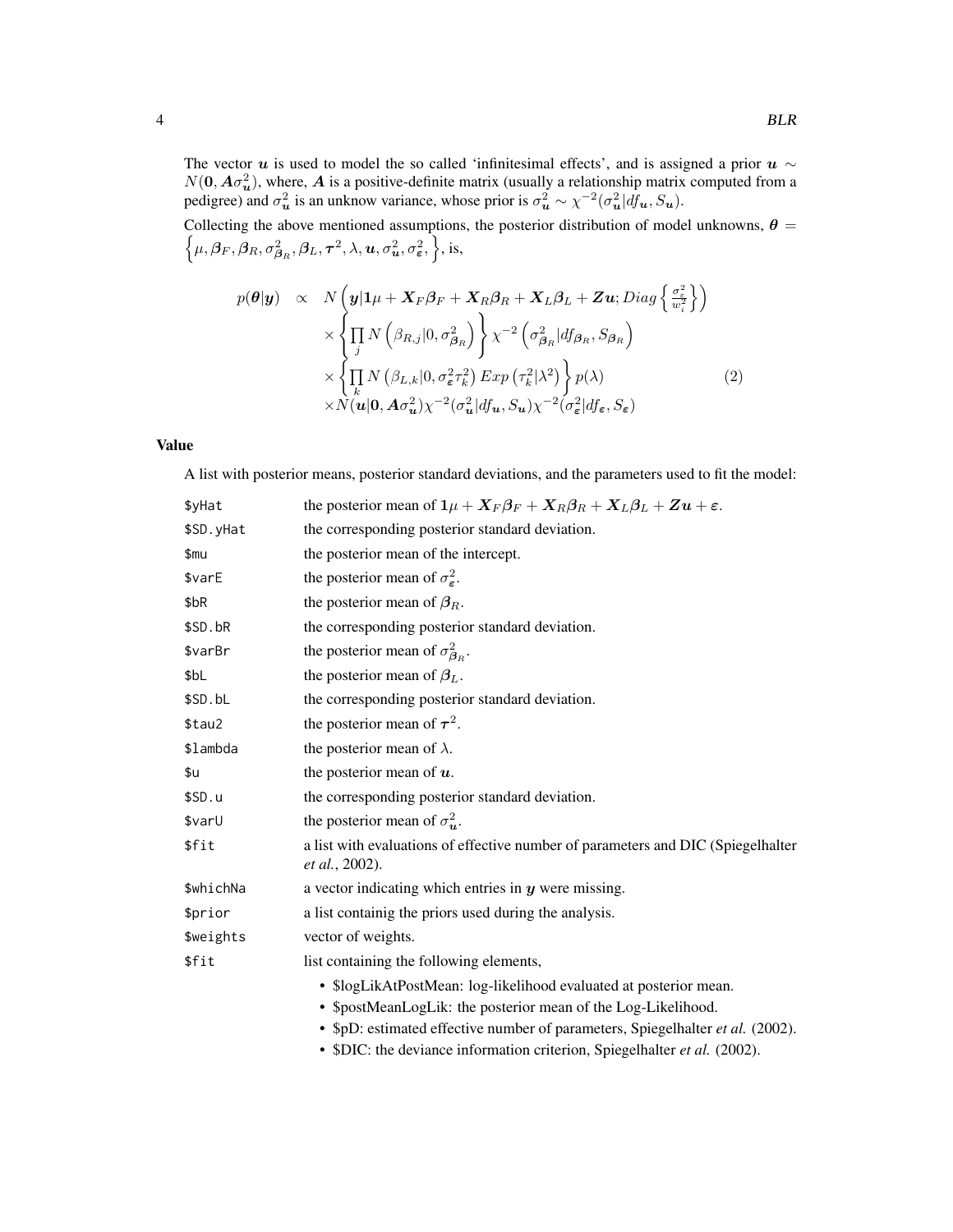| \$nIter  | the number of iterations made in the Gibbs sampler. |
|----------|-----------------------------------------------------|
| \$burnIn | the nuber of iteratios used as burn-in.             |
| \$thin   | the thin used.                                      |
| \$у      | original data-vector.                               |

The posterior means returned by BLR are calculated after burnIn is passed and at a thin as specified by the user.

**Save**. The routine will save samples of  $\mu$ , variance components and  $\lambda$  and running means (rm\*.dat). Running means are computed using the thinning specified by the user (see argument thin above); however these running means are saved at a thinning specified by argument thin2 (by default, thin2=1  $\times$  10<sup>10</sup> so that running means are computed as the sampler runs but not saved to the disc).

#### Author(s)

Gustavo de los Campos, Paulino Perez Rodriguez,

#### References

de los Campos G., H. Naya, D. Gianola, J. Crossa, A. Legarra, E. Manfredi, K. Weigel and J. Cotes. 2009. Predicting Quantitative Traits with Regression Models for Dense Molecular Markers and Pedigree. *Genetics* 182: 375-385.

Park T. and G. Casella. 2008. The Bayesian LASSO. *Journal of the American Statistical Association* 103: 681-686.

Spiegelhalter, D.J., N.G. Best, B.P. Carlin and A. van der Linde. 2002. Bayesian measures of model complexity and fit (with discussion). *Journal of the Royal Statistical Society*, Series B (Statistical Methodology) 64 (4): 583-639.

#### Examples

```
########################################################################
##Example 1:
########################################################################
if(FALSE){
rm(list=ls())
library(BLR)
data(wheat) #Loads the wheat dataset
y=Y[,1]
### Creates a testing set with 100 observations
whichNa<-sample(1:length(y),size=100,replace=FALSE)
yNa<-y
yNa[whichNa]<-NA
### Runs the Gibbs sampler
fm<-BLR(y=yNa,XL=X,GF=list(ID=1:nrow(A),A=A),
                           prior=list(varE=list(df=3,S=0.25),
                           varU=list(df=3, S=0.63),
                           lambda=list(shape=0.52,rate=1e-4,
                           type='random',value=30)),
```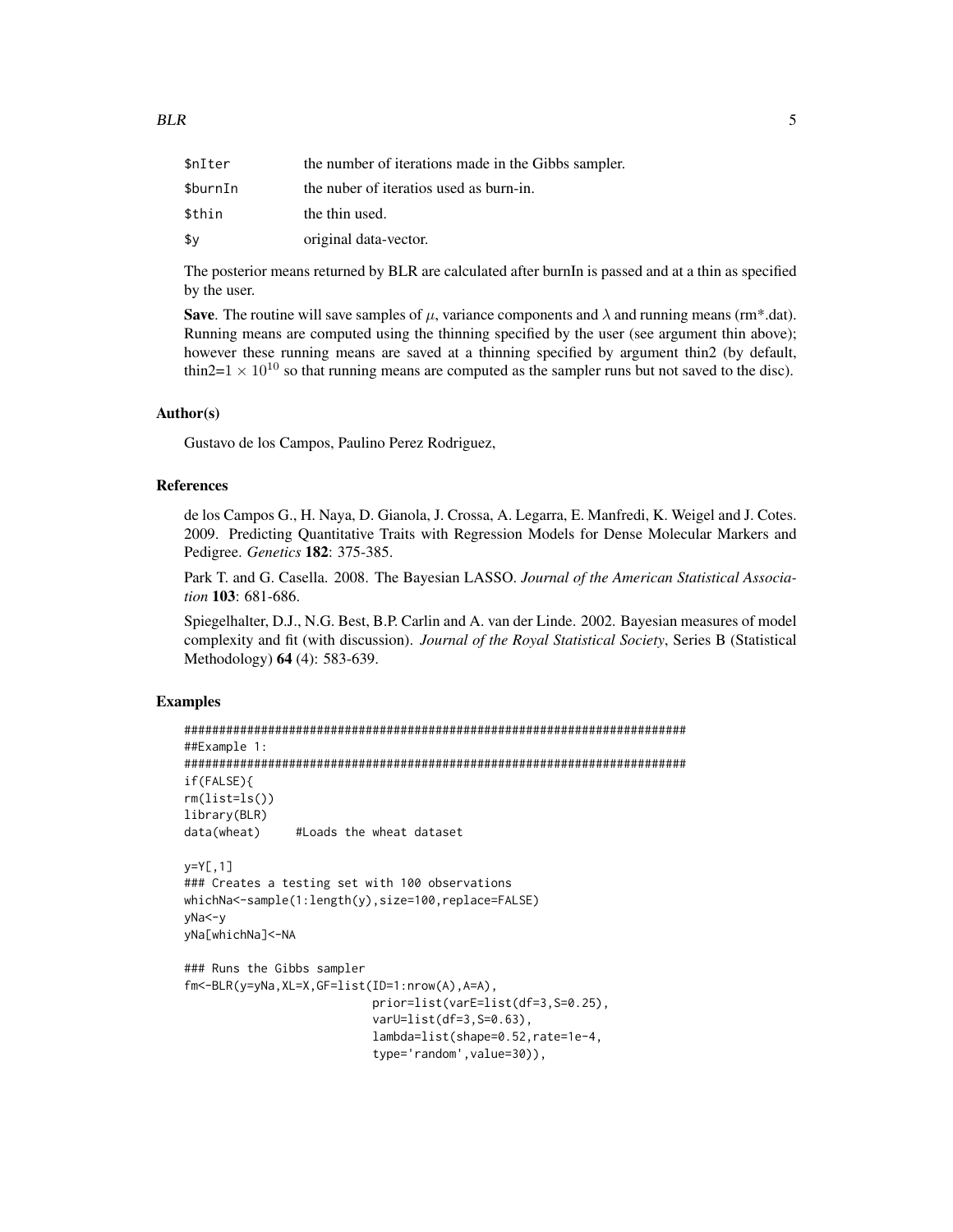```
nIter=5500,burnIn=500,thin=1,
                           saveAt="example_")
MSE.tst<-mean((fm$yHat[whichNa]-y[whichNa])^2)
MSE.tst
MSE.trn<-mean((fm$yHat[-whichNa]-y[-whichNa])^2)
MSE.trn
COR.tst<-cor(fm$yHat[whichNa],y[whichNa])
COR.tst
COR.trn<-cor(fm$yHat[-whichNa],y[-whichNa])
COR.trn
plot(fm$yHat~y,xlab="Phenotype",
     ylab="Pred. Gen. Value" ,cex=.8)
points(x=y[whichNa],y=fm$yHat[whichNa],col=2,cex=.8,pch=19)
x11()
plot(scan('example_varE.dat'), type="o",
        ylab=expression(paste(sigma[epsilon]^2)))
}
########################################################################
#Example 2: Ten fold, Cross validation, environment 1,
########################################################################
if(FALSE){
rm(list=ls())
library(BLR)
data(wheat) #Loads the wheat dataset
nIter<-1500 #For real data sets more samples are needed
burnIn<-500
thin < -10folds<-10
y<-Y[,1]
priorBL<-list(
               varE=list(df=3,S=2.5),
               varU=list(df=3,S=0.63),
               lambda = list(shape=0.52,rate=1e-5,value=20,type='random')
             \lambdaset.seed(123) #Set seed for the random number generator
sets<-rep(1:10,60)[-1]
sets<-sets[order(runif(nrow(A)))]
COR.CV<-rep(NA,times=(folds+1))
names(COR.CV)<-c(paste('fold=',1:folds,sep=''),'Pooled')
w<-rep(1/nrow(A),folds) ## weights for pooled correlations and MSE
yHatCV<-numeric()
for(fold in 1:folds)
{
   yNa<-y
   whichNa<-which(sets==fold)
   yNa[whichNa]<-NA
   prefix<-paste('PM_BL','_fold_',fold,'_',sep='')
   fm<-BLR(y=yNa,XL=X,GF=list(ID=(1:nrow(A)),A=A),prior=priorBL,
```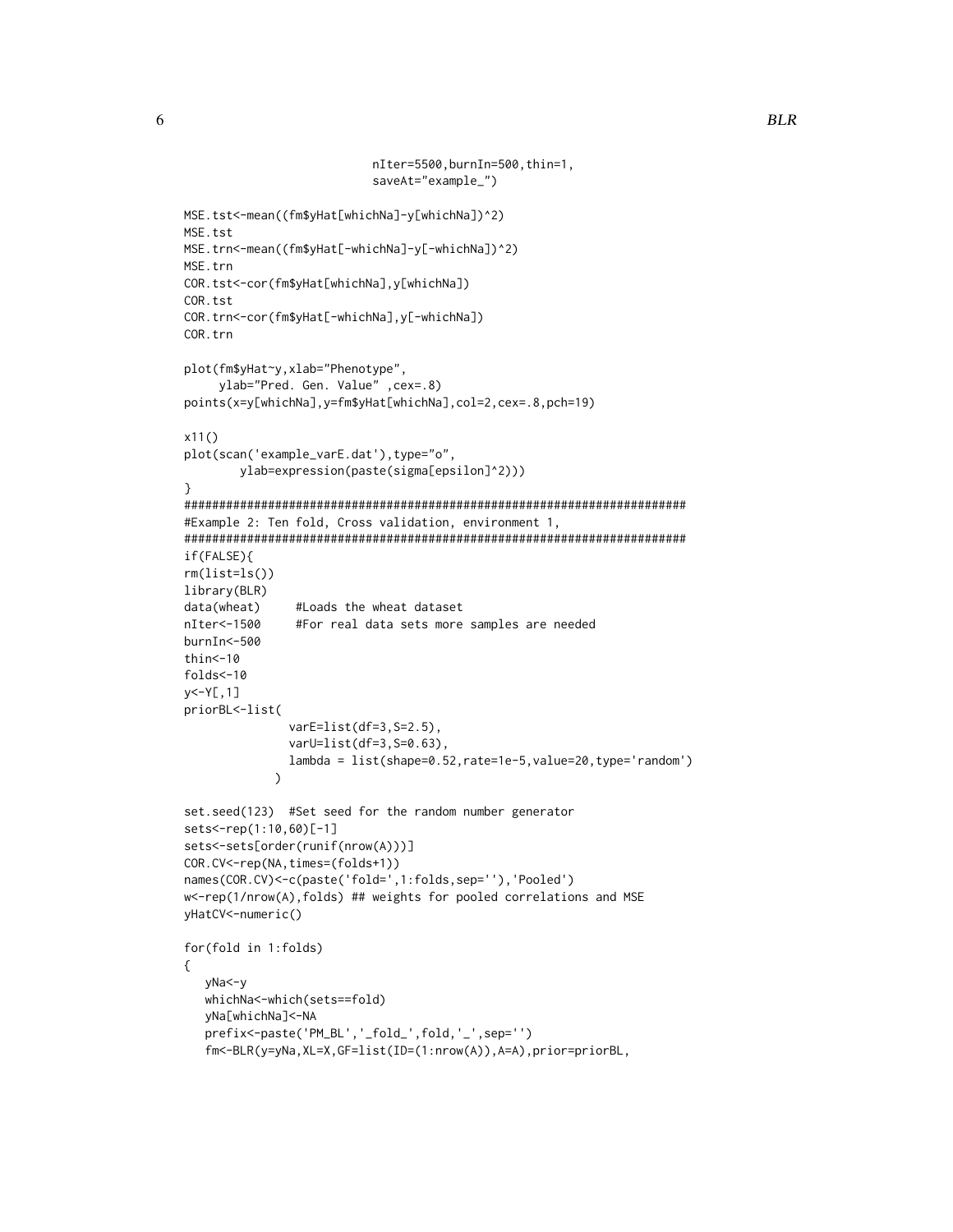```
nIter=nIter,burnIn=burnIn,thin=thin)
  yHatCV[whichNa]<-fm$yHat[fm$whichNa]
  w[fold]<-w[fold]*length(fm$whichNa)
  COR.CV[fold]<-cor(fm$yHat[fm$whichNa],y[whichNa])
}
COR.CV[11]<-mean(COR.CV[1:10])
COR.CV
}
########################################################################
```
sets *Sets for cross validation (CV)*

#### **Description**

Is a vector (599 x 1) that assigns observations to 10 disjoint sets; the assignment was generated at random. This is used later to conduct a 10-fold CV.

#### Source

International Maize and Wheat Improvement Center (CIMMYT), Mexico.

wheat *wheat dataset*

#### Description

Information from a collection of 599 historical CIMMYT wheat lines. The wheat data set is from CIMMYT's Global Wheat Program. Historically, this program has conducted numerous international trials across a wide variety of wheat-producing environments. The environments represented in these trials were grouped into four basic target sets of environments comprising four main agroclimatic regions previously defined and widely used by CIMMYT's Global Wheat Breeding Program. The phenotypic trait considered here was the average grain yield (GY) of the 599 wheat lines evaluated in each of these four mega-environments.

A pedigree tracing back many generations was available, and the Browse application of the International Crop Information System (ICIS), as described in [http://repository.cimmyt.org/xmlui/](http://repository.cimmyt.org/xmlui/bitstream/handle/10883/3488/72673.pdf) [bitstream/handle/10883/3488/72673.pdf](http://repository.cimmyt.org/xmlui/bitstream/handle/10883/3488/72673.pdf) (McLaren *et al.* 2005), was used for deriving the relationship matrix A among the 599 lines; it accounts for selection and inbreeding.

Wheat lines were recently genotyped using 1447 Diversity Array Technology (DArT) generated by Triticarte Pty. Ltd. (Canberra, Australia; <http://www.triticarte.com.au>). The DArT markers may take on two values, denoted by their presence or absence. Markers with a minor allele frequency lower than 0.05 were removed, and missing genotypes were imputed with samples from the marginal distribution of marker genotypes, that is,  $x_{ij} = Bernoulli(\hat{p}_j)$ , where  $\hat{p}_j$  is the estimated allele frequency computed from the non-missing genotypes. The number of DArT MMs after edition was 1279.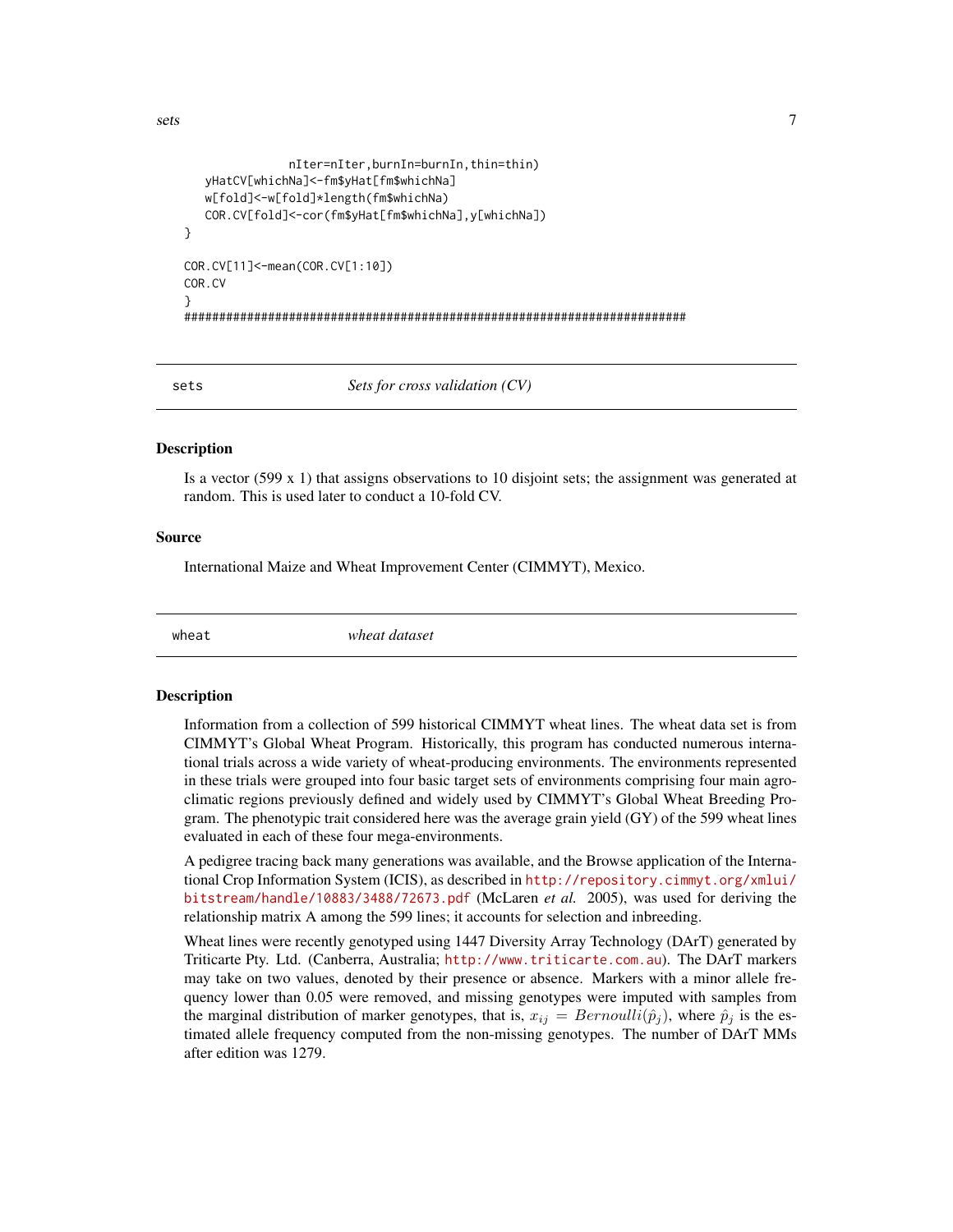#### <span id="page-7-0"></span>Usage

data(wheat)

#### Format

Matrix Y contains the average grain yield, column 1: Grain yield for environment 1 and so on. The matrix A contains additive relationship computed from the pedigree and matrix X contains the markers information.

#### Source

International Maize and Wheat Improvement Center (CIMMYT), Mexico.

#### References

McLaren, C. G., R. Bruskiewich, A.M. Portugal, and A.B. Cosico. 2005. The International Rice Information System. A platform for meta-analysis of rice crop data. *Plant Physiology* 139: 637- 642.

X *Molecular markers*

#### Description

Is a matrix (599 x 1279) with DArT genotypes; data are from pure lines and genotypes were coded as 0/1 denoting the absence/presence of the DArT. Markers with a minor allele frequency lower than 0.05 were removed, and missing genotypes were imputed with samples from the marginal distribution of marker genotypes, that is,  $x_{ij} = Bernoulli(\hat{p}_j)$ , where  $\hat{p}_j$  is the estimated allele frequency computed from the non-missing genotypes. The number of DArT MMs after edition was 1279.

#### Source

International Maize and Wheat Improvement Center (CIMMYT), Mexico.

Y *Grain yield*

#### Description

A matrix (599 x 4) containing the 2-yr average grain yield of each of these lines in each of the four environments (phenotypes were standardized to a unit variance within each environment).

#### Source

International Maize and Wheat Improvement Center (CIMMYT), Mexico.